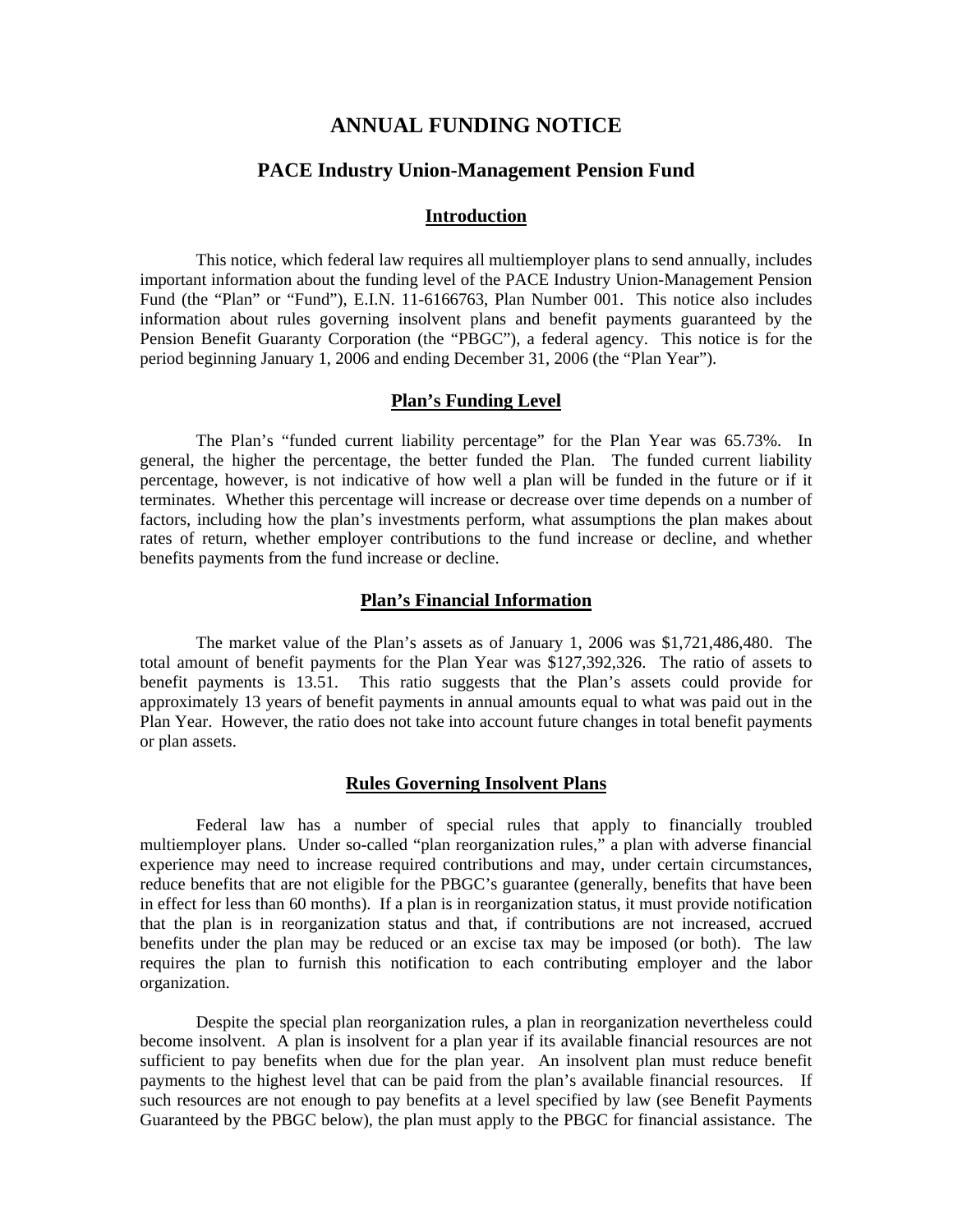PBGC, by law, will loan the plan the amount necessary to pay benefits at the guaranteed level. Reduced benefits may be restored if the plan's financial condition improves.

 A plan that becomes insolvent must provide prompt notification of the insolvency to participants and beneficiaries, contributing employers, labor unions representing participants, and the PBGC. In addition, participants and beneficiaries also must receive information regarding whether, and how, their benefits will be reduced or affected as a result of the insolvency, including loss of a lump sum option. This information will be provided for each year the plan is insolvent.

## **Benefit Payments Guaranteed by the PBGC**

The maximum benefit that the PBGC guarantees is set by law. Only vested benefits are guaranteed. Specifically, the PBGC guarantees a monthly benefit payment equal to 100% of the first \$11 of the Plan's monthly benefit accrual rate, plus 75% of the next \$33 of the accrual rate, times each year of credited service. The PBGC's maximum guarantee, therefore, is \$35.75 per month times a participant's years of credited service.

*Example 1:* If a participant with 10 years of credited service has an accrued monthly benefit of \$500, the accrual rate for purposes of determining the PBGC guarantee would be determined by dividing the monthly benefit by the participant's years of service (\$500/10), which equals \$50. The guaranteed amount for a \$50 monthly accrual rate is equal to the sum of \$11 plus \$24.75 (.75 x \$33), or \$35.75. Thus, the participant's guaranteed monthly benefit is \$357.50 (\$35.75 x 10).

*Example 2:* If the participant in Example 1 has an accrued monthly benefit of \$200, the accrual rate for purposes of determining the guarantee would be \$20 (or \$200/10). The guaranteed amount for a \$20 monthly accrual rate is equal to the sum of \$11 plus \$6.75 (.75 x \$9), or \$17.75. Thus, the participant's guaranteed monthly benefit would be \$177.50 (\$17.75 x 10).

 In calculating a person's monthly payment, the PBGC will disregard any benefit increases that were made under the Plan within 60 months before the earlier of the plan's termination or insolvency. Similarly, the PBGC does not guarantee pre-retirement death benefits to a spouse or beneficiary (e.g. a qualified pre-retirement survivor annuity) if the participant dies after the plan terminates, benefits above the normal retirement benefit, disability benefits not in pay status, or non-pension benefits, such as health insurance, life insurance, death benefits, vacation pay or severance pay.

# **Where to Get More Information**

For more information about this notice, you may contact the following:

Ms. Maria Wieck Administrative Officer PACE Industry Union-Management Pension Fund 3320 Perimeter Hill Drive Nashville, TN 37211-4123 1-800-474-8673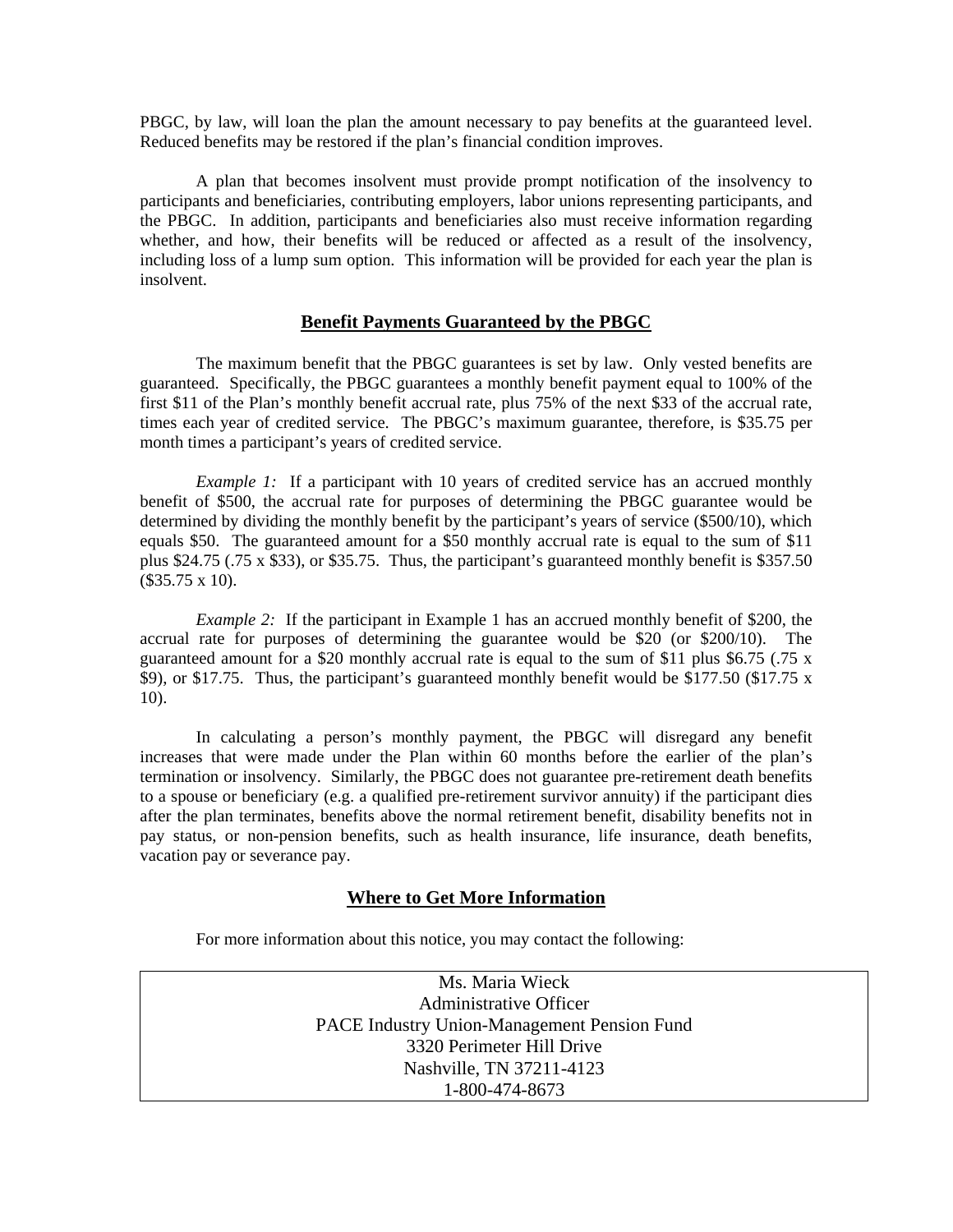For more information about the PBGC and multiemployer benefit guarantees, go to PBGC's web site, [www.pbgc.gov](http://www.pbgc.gov/) or call the PBGC toll-free at 1-800-400-7242 (TTY/TDD users may call the Federal relay service toll free at 1-800-877-8339 and ask to be connected to 1-800-400-7242).

## **Additional Explanation**

The Board of Trustees of the Fund wanted to provide you with some further guidance that they hope will help you better understand the above information, which the Fund is required to provide in the above format.

 First, the "funded current liability percentage" stated above is based on an assumed rate of future investment returns dictated by law for the purposes of this notice. There are several different ways of calculating the Fund's funding level. The required rate of return used in the notice is 5.77%. The Fund is designed to be funded over the long term. Its actual rates of return are as follows, as of December 31, 2006:

> 1-year return: 10.98% 3-year return: 7.86% 5-year return: 6.78% 10-year return: 7.59%

The lower the rate of return that is assumed, the higher is a pension fund's reported underfunding. Under the long-term interest rate assumption actually used by the Fund, the Fund's funding ratio is 83.02%.

 Also, the notice suggests that the Fund will be able to make approximately 13 years of benefit payments in annual amounts equal to what was paid out during the plan year. However, this calculation does not take into account future employer contributions to the Fund, earnings on investments, or other changes to the Plan, all of which may significantly change the ratio of assets to benefit payments. Thus, the information contained in this notice does not necessarily reflect the Fund's ability to pay promised benefits in the future.

 The notice also discusses insolvent multiemployer funds and the PBGC benefit guarantees, as required. However, this is no indication of whether or not this will ever apply to this Fund. That is based on numerous factors.

If you have any additional questions, please contact the Fund Office at the number listed above.